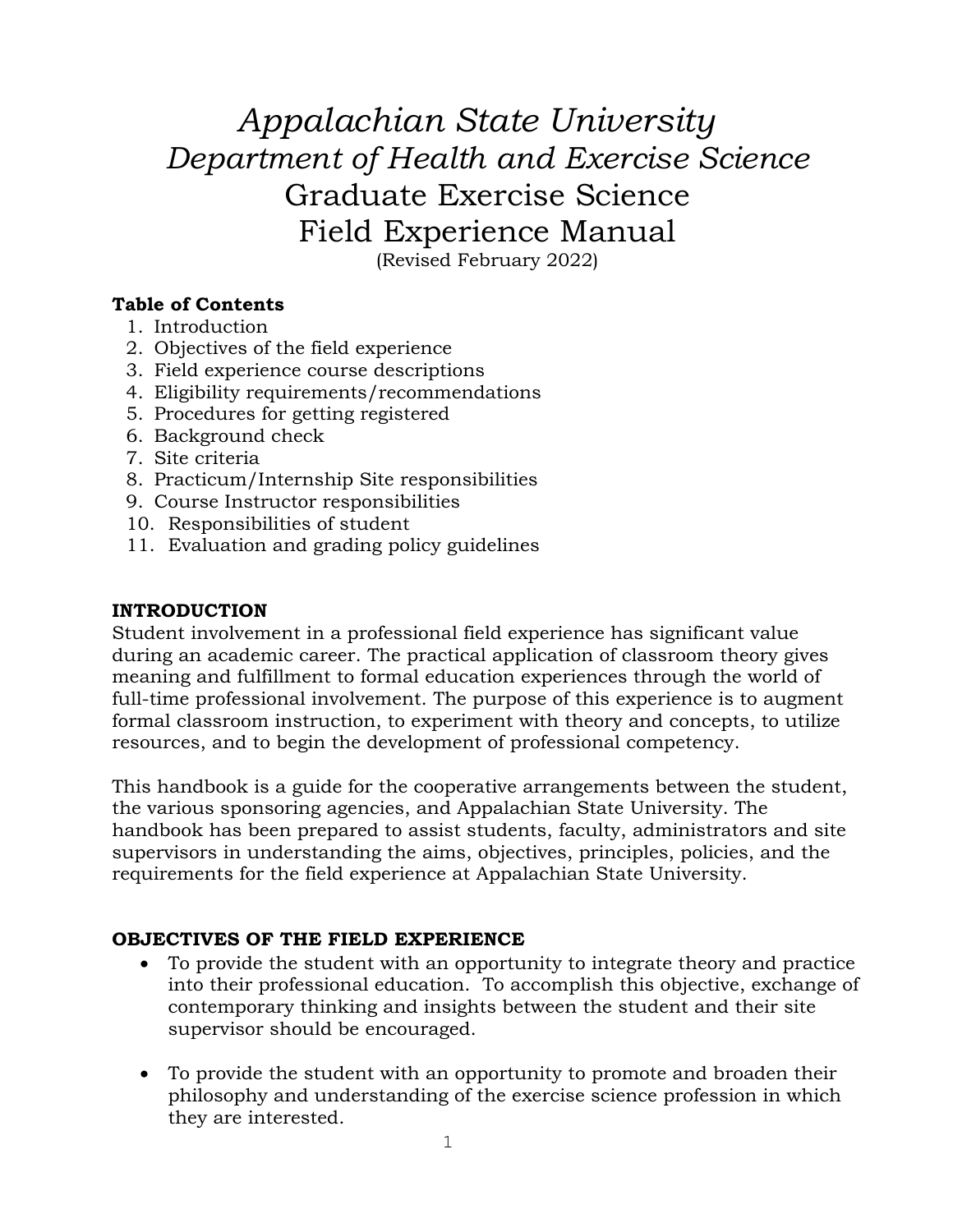- To enable the student to obtain information which can be used as a basis for making choices in relation to future jobs, areas of specialization, and/or further study in exercise science.
- To enable the student to realize their own strengths and weaknesses.
- To provide the student with an opportunity to gain experience in leadership, supervision and administrative functions within the fields of exercise science.
- To help the student gain an understanding and appreciation of the roles, duties, and responsibilities of a full-time professional in the field of exercise science.
- To provide the student with experiences that will enable them to develop sound human relations.
- To strengthen relationships between exercise science-related agencies and Appalachian State University.

# **FIELD EXPERIENCE COURSE DESCRIPTIONS**

ES 5670/5680 (1-2 credit hours) The Clinical Exercise Practicum I/II course will provide practical experience within several community-based clinical exercise settings. Students will be required to complete 40 contact hours within an approved clinical setting for each hour of credit. Potential clinical settings include cardiac and pulmonary rehabilitation, cardiac testing, pulmonary testing, cancer rehabilitation and pediatric exercise programming.

ES 5060 (3 credit hours) The Strength and Conditioning Practicum course will provide the practical application of scientific principles and concepts to physical conditioning programs. Students will participate in relevant activities involving or related to exercise science or sports medicine. A minimum of 75 hours of service at the site chosen during the semester is required.

ES 5900 (1-12 credit hours) The Internship course requires extensive applied exercise science experience at a cooperating facility (e.g., hospital, medical clinic, public agency, athletics department, wellness center/gym, etc.). A minimum of 40 hours of service *per credit hour* of supervised experience is required.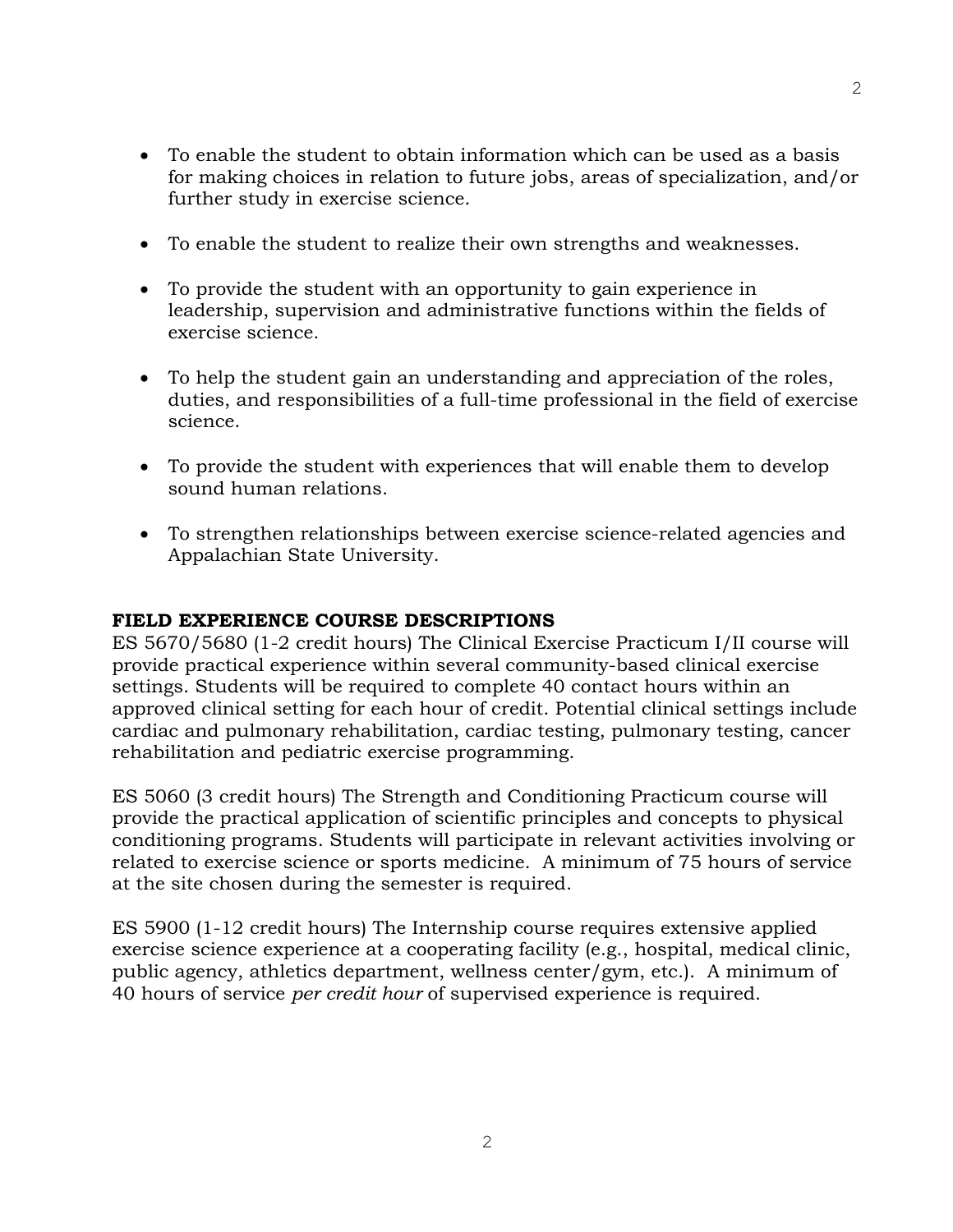#### **ELIGIBILITY REQUIREMENTS/RECOMMENDATIONS**

The following are the expected and desired minimum criteria for a student to be allowed to register for the practicum or internship credit hours:

- a. Minimum Cumulative GPA of 3.00
- b. Preferably, around eighteen (18) hours of course work should be completed before the practicum or internship.

#### **PROCEDURES FOR GETTING REGISTERED**

The outline below describes the steps needed to select and secure a practicum or internship site:

- a. The student should discuss the field experience with the Department faculty practicum/internship coordinator (Dr. Triplett) around four to six months prior to, and no later than the semester prior to taking the course.
- b. The student should then prepare or update their resume. Review of the final draft of the resume is advised by speaking with a faculty member or a representative from the Career Development Center.
- c. The student should contact potential sites and discuss student roles and responsibilities. If possible, the student should visit potential sites (with resume in hand) and obtain practicum or internship expectations from potential supervisors.
- d. When accepted by a site of the student's choosing for either practicum or internship placement, the student must, along with the site supervisor, complete:
	- i) a site information sheet
	- ii) the Internship Acknowledgement page (signed by the site supervisor and the student)

Both forms can be found on the Exercise Science Internship/Practicum website at: [https://hes.appstate.edu/academic-programs/exercise](https://hes.appstate.edu/academic-programs/exercise-science/internship-and-practicum)[science/internship-and-practicum\)](https://hes.appstate.edu/academic-programs/exercise-science/internship-and-practicum)

e. The student must submit the site information sheet and the signed acknowledgement to the Department faculty practicum/internship coordinator (Dr. Triplett) the semester before enrolling in the course (deadlines are listed on the website indicated above). The student will then be registered for the course by the Registrar. Students are not able to register for the course themselves.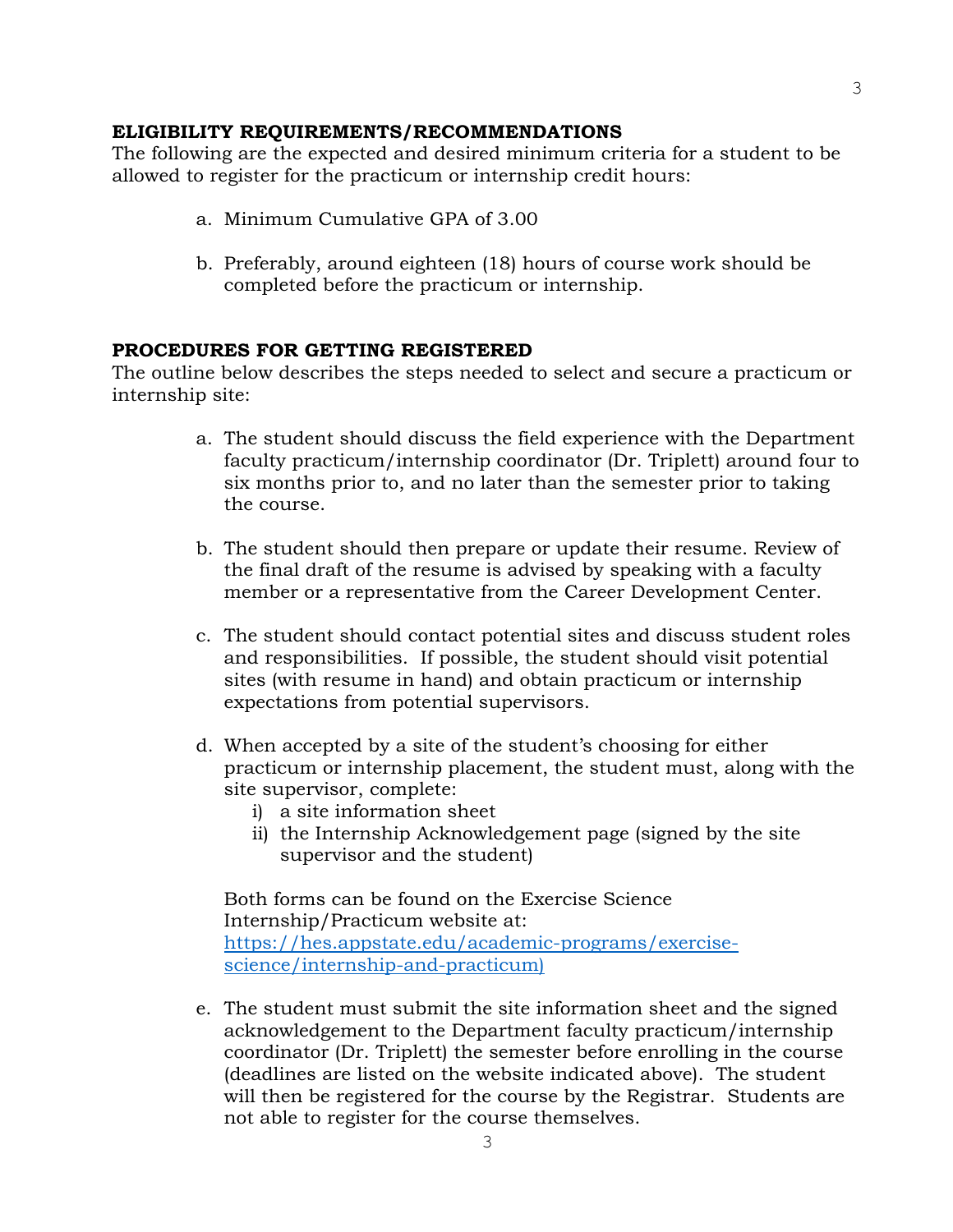## **BACKGROUND CHECK**

The Beaver College of Health Sciences (BCHS) requires that every student registering for a field experience (practicum, internship) complete a background check. Upon submission of internship or practicum forms, the Department faculty practicum/internship coordinator (Dr. Triplett) will inform the Dean's office, and students will receive an email with instructions on how to request the background check. Students are responsible for payment of the associated fee, which is typically less than \$20. The results of the background check will be sent directly to the BCHS Dean's office, who will notify the faculty coordinator if there are any items that may impact the student's ability to complete the internship or practicum. In that case, the student will be notified and a resolution to the problem (e.g., alternate coursework) will be proposed by the Department faculty practicum/internship coordinator (Dr. Triplett) and the ES Graduate program director (Dr. Fasczewski).

#### **SITE CRITERIA**

The student can select a site anywhere in the United States as long as it meets the criteria listed below:

- a. Site is professionally recognized and competent in the field of exercise science or a specific related area (medical, health).
- b. Site has extensive, active, and well-balanced programs and administrative structures.
- c. Site provides opportunities for students to observe and participate in all of the programs, operations, and administrative procedures.
- d. Site has equipment and facilities adequate for comprehensive programming.
- e. Site has staff members who are qualified through education and experience to provide supervision.

Some states have more stringent workers' compensation requirements or other insurance requirements which may make it difficult for an internship site to be approved. Check with the faculty practicum/internship coordinator (Dr. Triplett) regarding the states that fall under this category. International field experiences are also possible but must meet criteria and be approved by the Office of International Education and Development (OIED) prior to departmental approval.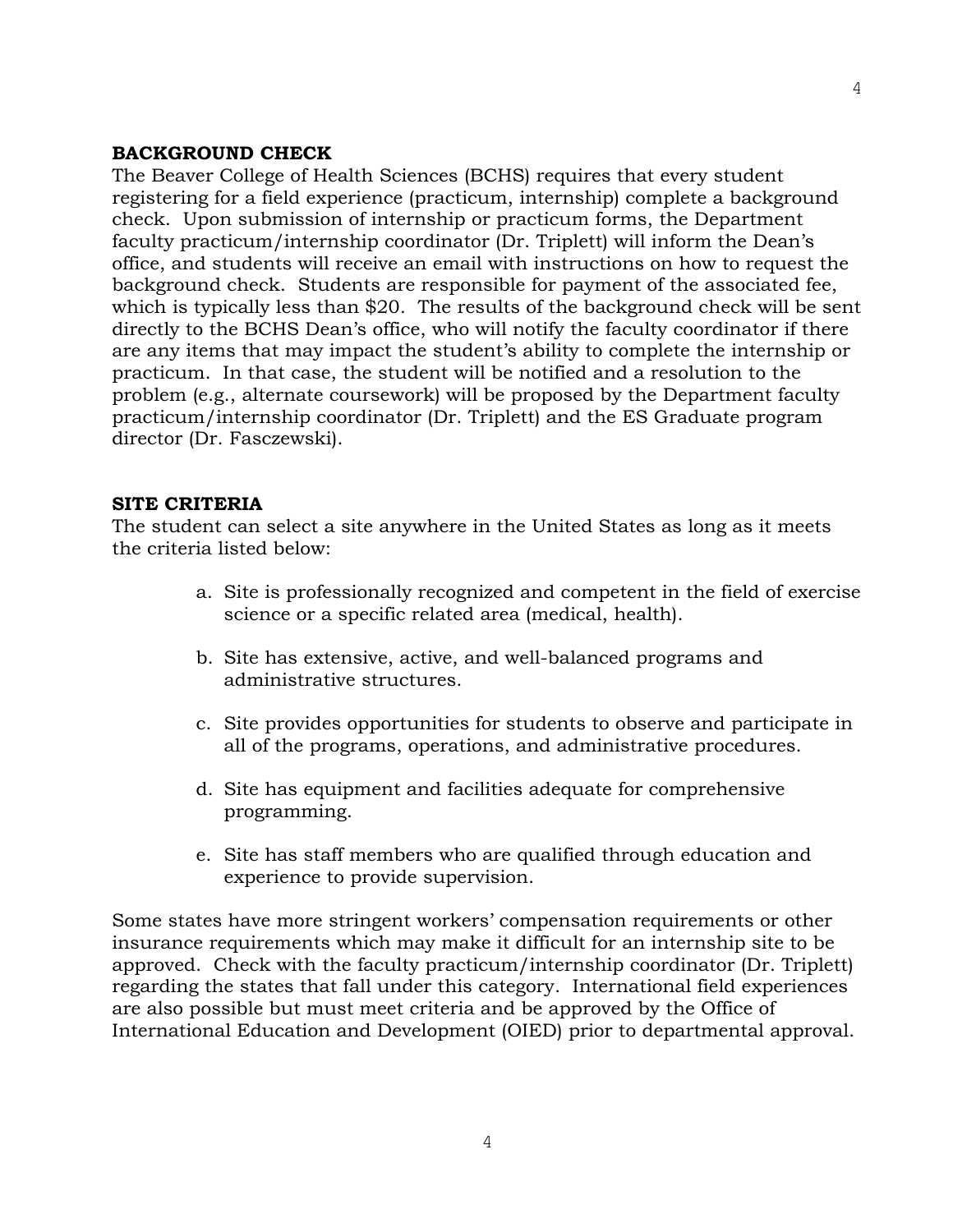## **PRACTICUM/INTERNSHIP SITE RESPONSIBILITIES**

The following are the primary responsibilities expected of the site:

- a. Regular feedback and instructional meetings must be held between site supervisors and students. In addition, the site supervisor is encouraged to communicate directly with the faculty practicum/internship coordinator and/or course instructor as needed.
- b. The site supervisor will submit an evaluation of the student's performance halfway through and at the end of the field experience (the form will be provided by the student).
- c. If the student's performance does not meet professional standards for an individual with similar experience and education, and the student has been given the opportunity to improve their performance and failed to do so, the site has the right to ask for the removal of the student.

## **COURSE INSTRUCTOR RESPONSIBILITIES**

The following are the primary responsibilities expected of the faculty member who is designated as the course instructor:

- a. Assist the student in focusing on professional and career interests and in setting realistic goals and behavioral objectives.
- b. Make one or more contacts (phone, email, Zoom, etc.) with the site supervisor.
- c. Provide advice and guidance for the student through site visits, other contact, and responses to reports. Students doing a field experience instate may receive an on-site visit from the either the faculty practicum/internship coordinator or course instructor.
- d. Grades (S for satisfactory or U for unsatisfactory) will be based on feedback from the site supervisor (evaluation forms), any on-site visits, the final report from the student, the student's daily log, and notes taken by the course instructor during contact with the student.

#### **RESPONSIBILITIES OF THE STUDENT**

The following are the primary responsibilities expected of the student:

a. Thoroughly examine, discuss and review all aspects of the Field Experience Manual with the faculty practicum/internship coordinator or course instructor, and site supervisor as needed. Provide the site with a copy of the Field Experience Manual if requested.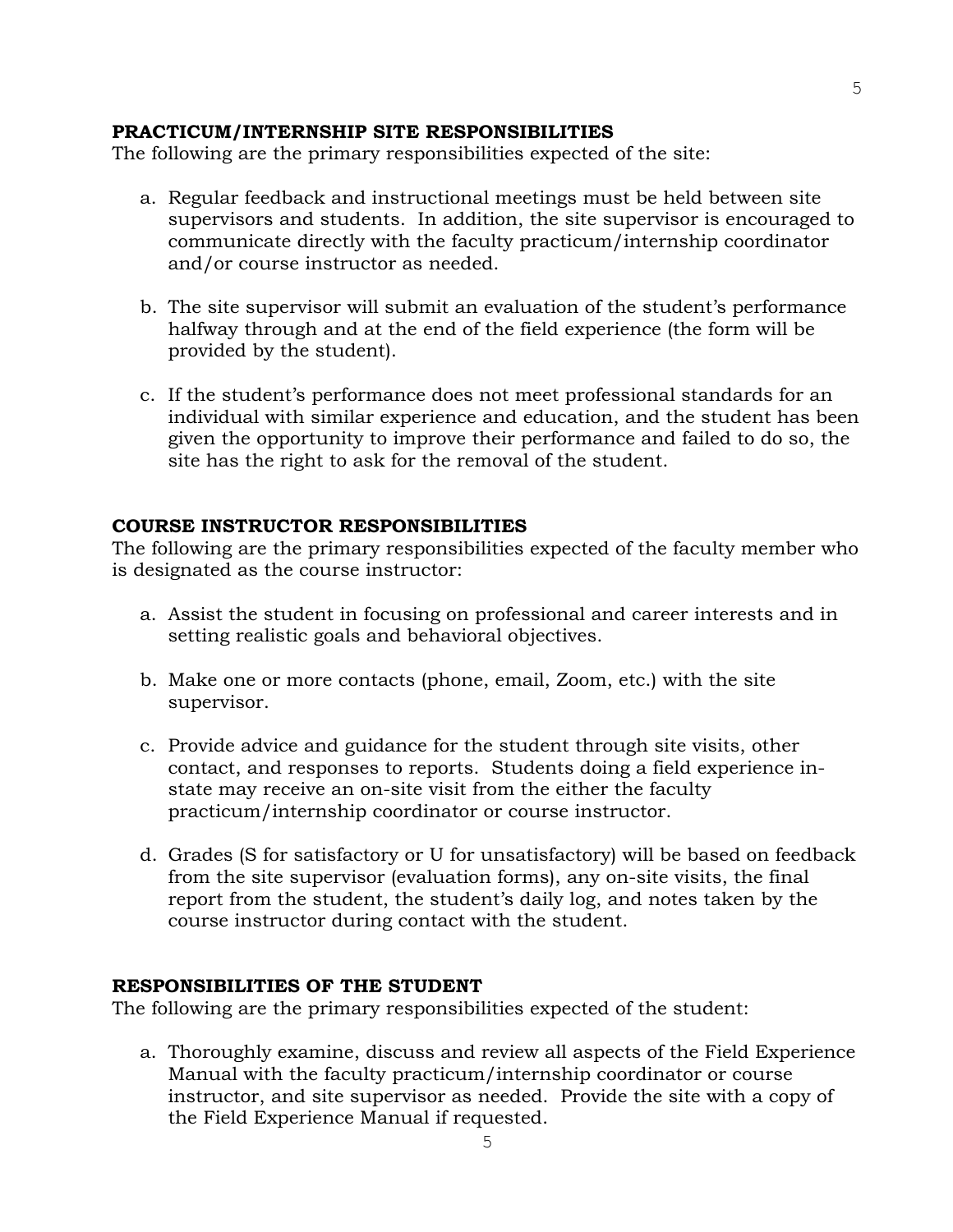- b. Review the Internship Acknowledgement page (also applies for a Practicum) and job description with the site supervisor, sign the acknowledgement page, complete a site information sheet and then bring these materials to the faculty practicum/internship coordinator (Dr. Triplett).
- c. Prepare for the experience with the site by acquiring as much information as possible about the site before arrival. The practicum/internship experience should be educational. Therefore, seek as much variety as possible, attending meetings, observing different phases of the program, and volunteering for new and challenging opportunities.
- d. Conduct oneself as a member of the site by performing within the policies and expectations of that site. Be professional with regard to appointments, attendance, meetings, and discussions with supervisors and others. Act and dress professionally.
- e. Submit accurate records, reports, etc. as requested by the course instructor and/or site supervisor, according to schedule.
- f. Keep a daily log of all hours worked, and provide a one paragraph summary each week of activities accomplished. Submit this along with the final report to the course instructor at the completion of the field experience. This will include:
	- i. A summary of the primary duties performed throughout the field experience
	- ii. A description of skills and competencies developed
	- iii. A reflection of the goals and objectives of the field experience that were and that were not achieved
	- iv. Materials that you generated during the practicum or internship

# **EVALUATION AND GRADING POLICY GUIDELINES**

Evaluation of satisfactory or unsatisfactory must be accomplished in terms of performance demonstrated rather than student potential. Evaluation should be made on the basis of behavioral or performance-based objectives developed by the student in consultation with the course instructor and the site supervisor. As indicated on the Internship Acknowledgement page, the Department and/or host site can terminate the student's participation immediately if it is determined that the student is not performing satisfactorily. Students who are dismissed from their sites for unsatisfactory performance will earn an unsatisfactory (U) in the associated course, and will need to either re-take the course or take another course if the hours are needed for graduation.